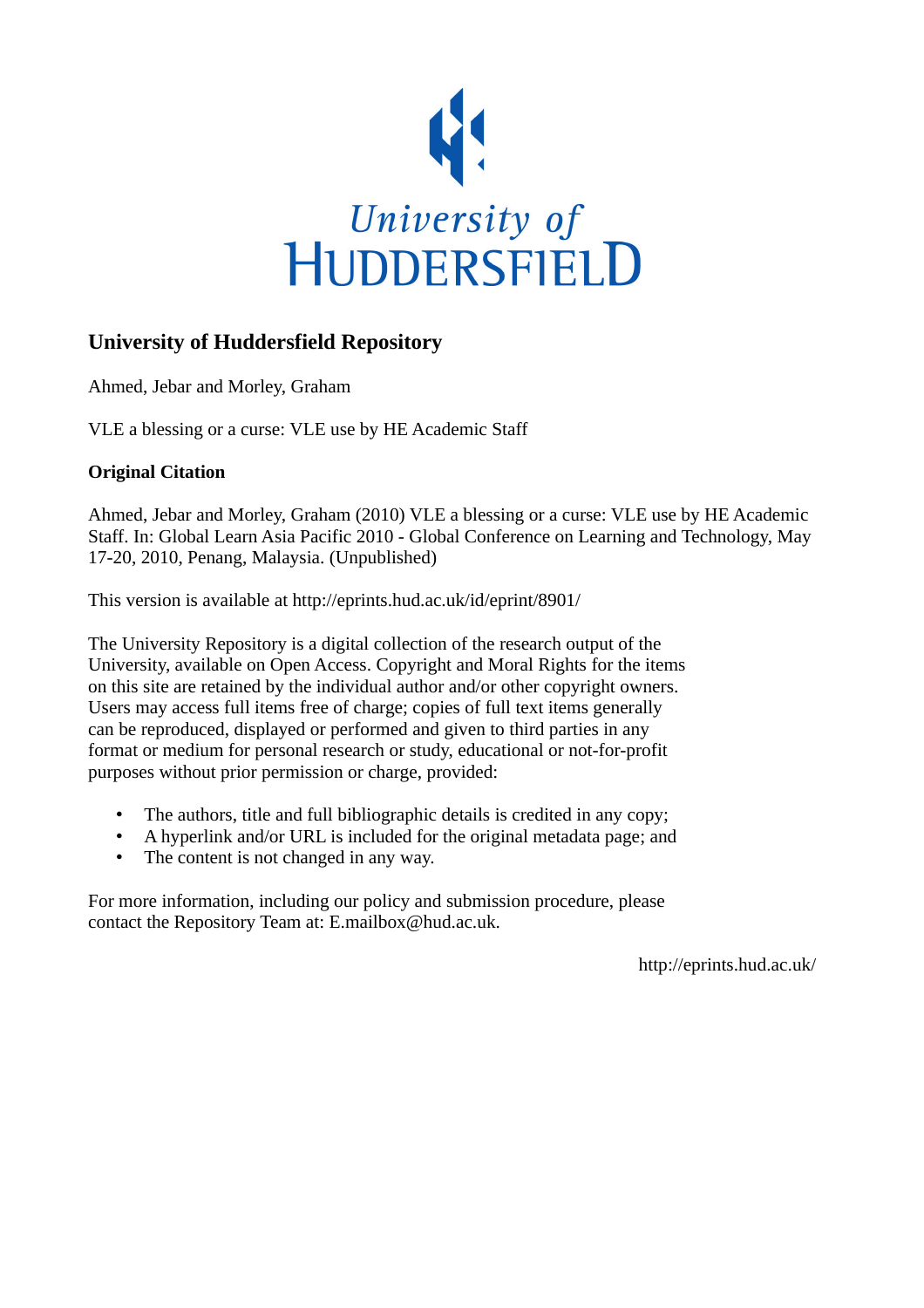# VLE a blessing or a curse: VLE use by HE Academic Staff

Jebar Ahmed and Dr Graham Morley School of Education and Professional development University of Huddersfield United Kingdom j.ahmed@hud.ac.uk g.morley@hud.ac.uk

**Abstract:** This study makes use of qualitative and quantitative methods to explore how a Virtual Learning Environment (VLE) can be supported in a Higher Education setting. Data analysis showed that holistic support strategies were capable of targeting larger groups of teachers effectively via staff development workshops and strategies. School-wide mechanisms were embedded establishing a 'standard' for the VLE. Once adoption of the VLE across the school had reached its peak, course teams required bespoke and specialised support. This required revisiting the (formative and summative) assessment techniques in module specifications to incorporate this use of the VLE. In conclusion, use of the VLE has levelled after the 'peak', individualised support is critical to maintain progression and benefit of the VLE which can be done through short-term strategies. The skill-set of those providing the support evolved from technical expertise to one that incorporates a good understanding of relative pedagogy.

#### **Context**

The University of Huddersfield was one of the first universities to have a VLE in 2001. The benefits of such an e-learning environment have long been recognised by the university. The fact that this e-learning technology has had mixed reactions from the academic staff has been disappointing for both its supporters and the students (Littlejohn and Pegler, 2007. University of Huddersfield, 2007).

There are over 18,000 students using the university VLE both on and off campus and whilst the VLE is available to all schools within the university this study will only examine its use in the School of Education and Professional Development (University of Huddersfield, 2007). In this school there are 4,900 full and part-time students who are engaged in research and teaching activities for both main stream and post compulsory education as well as personal and professional development (University of Huddersfield, Administrator, 2009). The school has been awarded the distinction for excellent teaching by The Times Higher Education Supplement league table in May 2005 as well as being recognized as a 'Centre for Excellence in Teaching and Learning' by the DfES (HEFCE, 2004). In 2007 the university was awarded the status of a 'Centre for Excellence in Teacher Training'. With such prestigious awards one could expect that the university's VLE was accessed and used regularly by its academic staff, that teaching and learning was enhanced by this e-learning technology.

### **Teaching and Learning Environment**

To ensure that academic staff are maintaining their abilities to encompass e-learning within their lectures, regular in-house skills training sessions have been provided by the Learning Technology Advisors for the use of both the Interactive White Boards (IWB) and the VLE. The training should be pedagogically driven rather than technologically which the university accepted as the most beneficial to both academic staff and students (DfES, 2004. University of Huddersfield, 2007). The academic staff is expected to use their skill and knowledge regarding e-learning within both their lectures and outside teaching time and thus keep their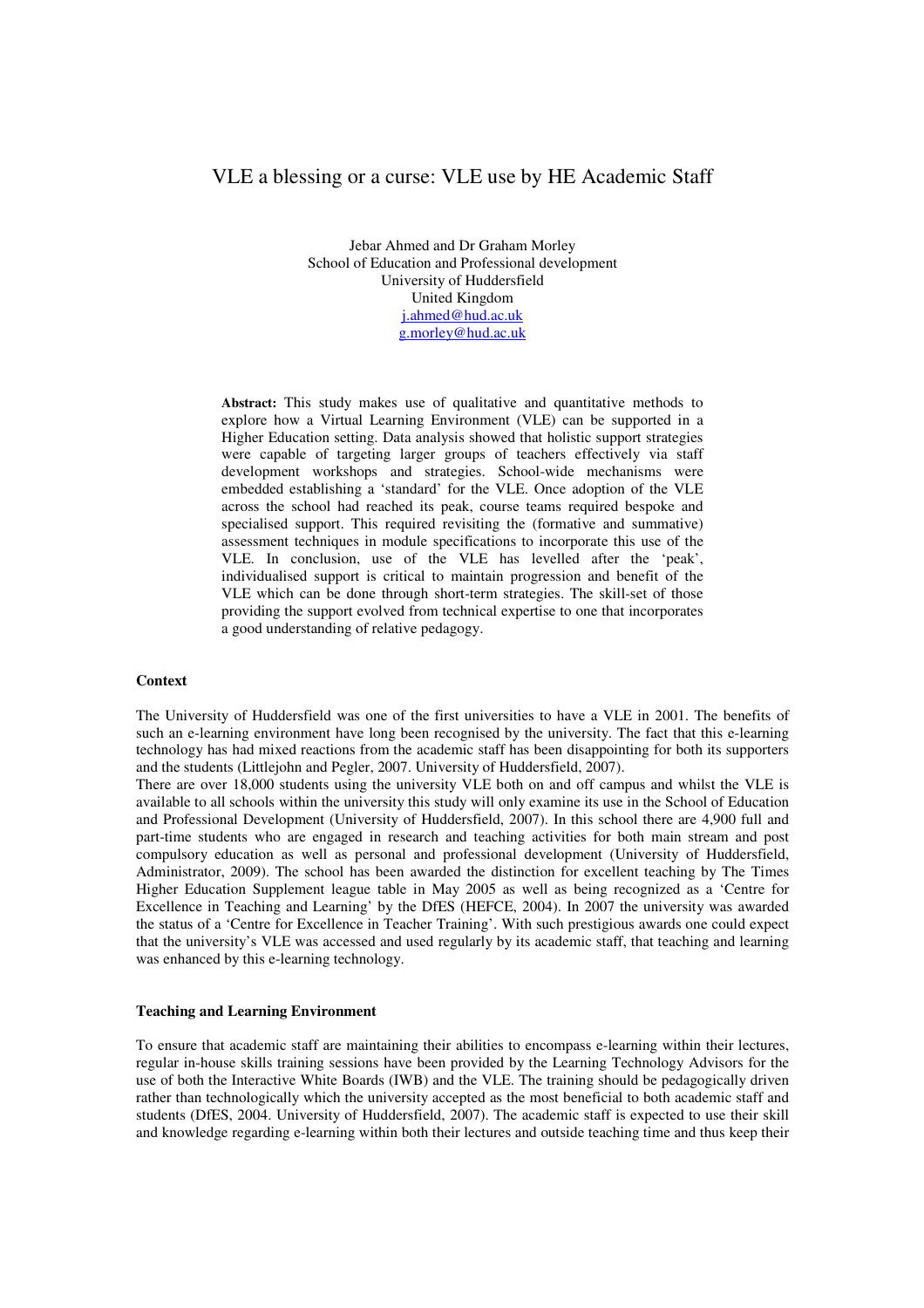students current with the advancements within this area of teaching and learning. When student teachers go into schools their skills and knowledge regarding e-teaching and learning should be at least current because they should have experienced them during their time at the university (Ofsted, 2009). Attendance for academic staff at these, mainly lunch-time, training sessions is voluntary.

Every teaching room has an IWB and access to the internet. The computers are dual-serving in that they can be either Apple Mac or a PC using either Apple or Windows XP as their platform. Academic staff have logging-in rights to all computers and can log on to more than one computer at the same time. The academic staff has therefore access to the VLE in all teaching rooms as well as their office (Ofsted, 2009).

#### **Diversity of Teaching within the school**

Through giving continuous training and updating it was anticipated that this would encourage the academic staff to have new ways of thinking about their teaching. This appears to have had very little impact within certain quarters of the school's academic staff, nationally similar finding are concurred by DfES (2004) and HEFCE (2005) who also found that staff development on its own had little impact (Ofsted, 2009).

The innovative use of this technology was not universally accepted within the school (QAA, 2007). This was having a detrimental affect on the teaching practices of some of the academic staff who were falling behind and not fulfilling student expectations. At Student Panel meetings there were complaints that some academic staff were not using the VLE sufficiently while other staff were using it very regularly (University of Huddersfield – Computing and Library Services, 2009).

To counter this diversity a directive from the Dean of School required all academic staff to use the VLE more; also that staff should be using e-learning technologies within their teaching and to also encouraging students to participate in using the VLE for their learning. Inspections by Ofsted, QAA and QCA have highlighted the school's use of e-technologies. An Institutional Audit has focused academic staff's use of eteaching and learning technologies. For this audit all module outlines, detailed content of work, examples of tasks and samples of student work had to be on the VLE (University of Huddersfield – staff portal 2008). The use of the VLE by academic staff, previous to this, was patchy with some course leaders using the VLE as intended and others not at all. This changed with the impending institutional audit as the VLE had to contain information from all courses.

Records of usage of the VLE over a period of five years has brought about some interesting anomalies, with some tutors 'peeking' years before the audit and then falling back with the use of the VLE.

#### **Research Methodology**

Qualitative and quantitative methods were used to collect the data for this paper. An analysis of each teaching module on the VLE was carried out and allocated with a score of 1 to 7 depending on the amount of information or user activity present on module areas. The criteria for categorising the teaching modules was as followed. The lowest score of 1 was given to a module that was not present on the VLE that should have been; the score of 2 was given to an empty module without any of the instructors attached to it. This is any module that has no content in the VLE without any tutors enrolled to it. The effect of this was that no tutor can actually upload content to this particular module. Third was an empty module area that has no content present but some tutors are attached to the module. Category four contained 'Some materials' in this instance 'some materials' refers to modules that have a minimum of 6 pieces of content. The last three categories contained a large selection of materials where additional interactive features were in use. The highest scoring category contained modules that had a large selection of a wide range of materials and where several web 2.0 or advanced features were in use; Such as Discussion Boards, Wikis, Blogs, Podcasts or surveys.

The scoring of the modules for each course was then compared to the data from semi-structured interviews with course leaders. Categorization was used to map allocated ratings for each module against the justification of pedagogy that underpinned the use of modules in the VLE (Scott and Morrison, 2006). Finally, a combination of the two methods provided two outputs. The first was the score for each course. This was in the range of  $1 - 5$ , 5 being the most apparently effective use of the VLE to engage learners and a 1 for the courses that required most improvement. The second output was the recommendations that were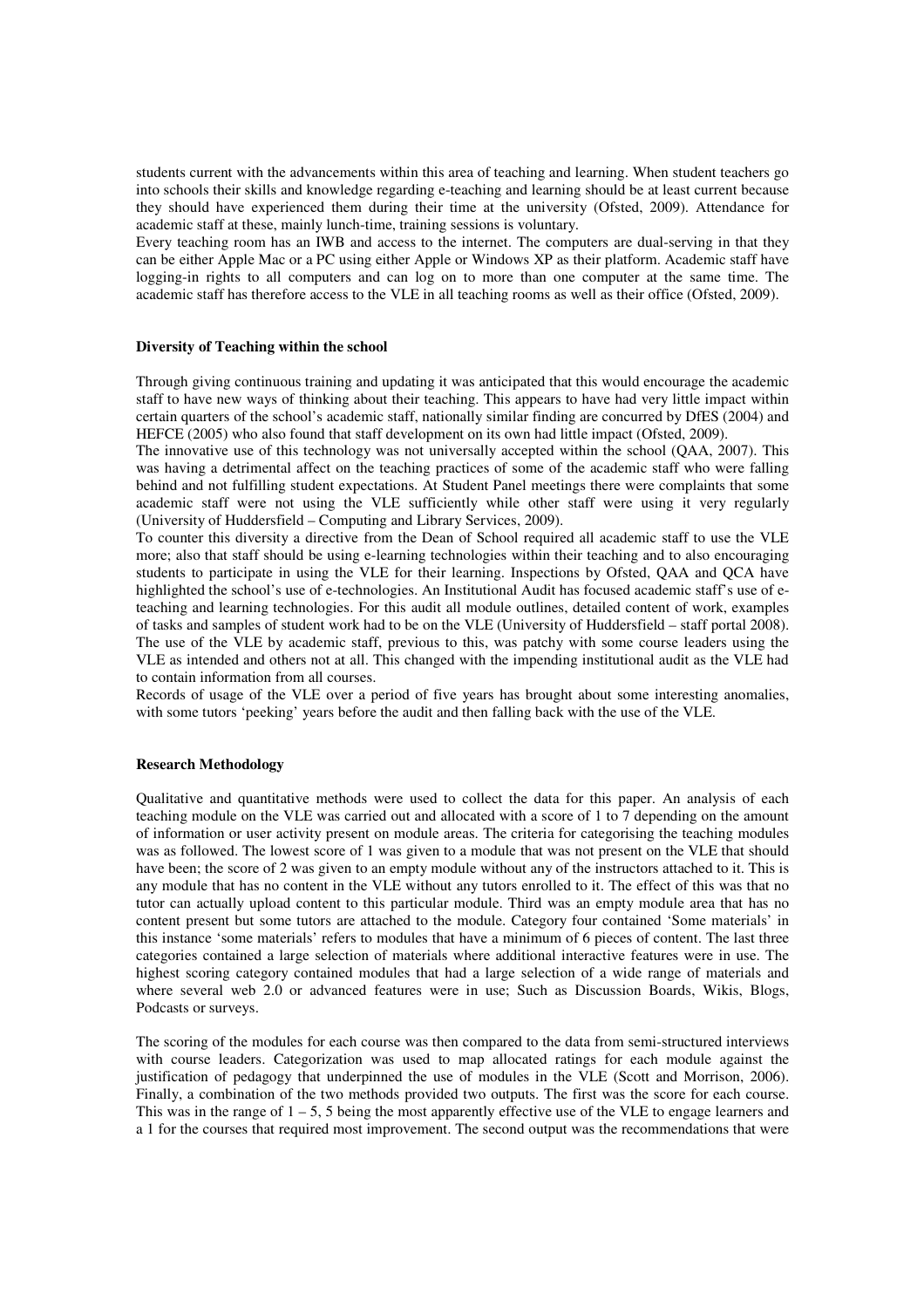derived after interviews with staff and noted as potential targets. The agreed targets helped to form the annual strategy for the Learning Technologies team.

#### **Results and Interpretations**

Data from the module analysis showed rapid growth in the first 2 years where modules in the first two categories had declined to almost total eradication. At the same time modules in the higher scoring category had quadrupled (see figure 1 below). The shift of module scores from the lower categories to the higher categories highlighted the positive effects of the LT strategy. As time progressed this growth seemed to slow down to an extent in the last two years with very little difference. This coincided with the decline of generic training programmes that were aimed at staff to increase their use of technology in teaching and learning. Instead, this basic level of training was embedded into staff induction programmes and all first year students were also inducted, raising the 'minimum standard' of use of the VLE.



**Figure 1:** Module Scores over a Five Year Period

Courses in the first two years increased their use of the VLE significantly. Courses achieved a moderate level of usage by teaching staff and students where most of the course modules were populated with up to date content. A moderate scoring course would make use of one of the advanced features in about a third of its teaching modules. There were courses where significant usage was achieved after the first two years of the study. There was a rapid decline of usage on one course by both staff and students. This appeared to be caused by changes in the course team as well-established staff members leaving the institution. The usage then slowly increased over the next three years as staff became more familiar with the VLE.

The courses seemed to reach maturity in use of the VLE at around the '4' rating. Courses which employed blended learning appeared to surpass the 4 rating. Newly developed courses appeared to attain a significant rating from the start.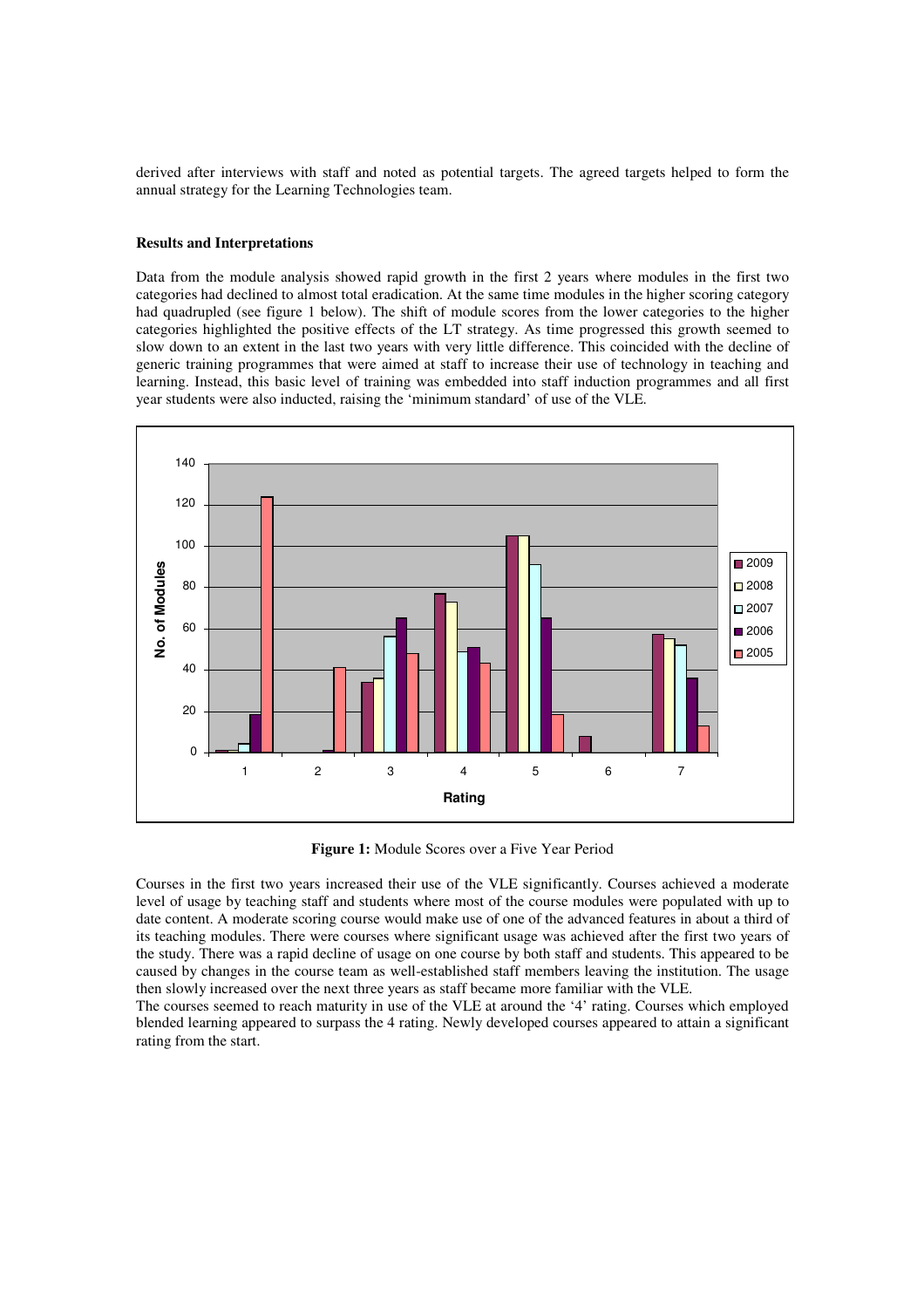

**Figure2:** Course Rating

### **Conclusions and Recommendations**

There is a significantly greater use of the VLE by both students and academic staff. The minimum standard of use of the VLE by new courses appears to be comparable to the mature courses. This minimum standard was resultant from the embedded inductions for new staff and students. One of the drivers behind the increased usage of the VLE was the student voice which complained of a disparity of usage by academic staff.

Streamlining of administrative systems enabled all modules to be present on the VLE with allocated teaching staff resources and information regarding the module. Generic course areas on the VLE appeared to have had an impact on the use of the VLE by both staff and students.

To raise the level of rating for each course it is recommended that lunchtime training sessions given by the Learning Technology staff should be re-introduced. To further increase course ratings beyond the maturity barrier, it is imperative that specialist support is provided to teaching staff and students. This should go beyond just skills training and incorporate more advanced methods to include areas as assessment and creative activities. The Learning Technology staff that supports this development should have a sound understanding of the pedagogy required to implement such changes.

## **References**

DfES by Lewis, D. and Goodison, R. (2004) *Enhancing Learning with Information and Communication Technology (ICT) in Higher Education* http://publications.dcsf.gov.uk/eOrderingDownload/RR533.pdf

HEFCE (2005) *Summative evaluation of the Teaching Quality Enhancement Fund (TQEF):* a Report to HEFCE by the Higher Education Consultancy Group and CHEMS Consulting London: HEFCE

HEFCE (2004) *CETL : Summary of Stage one bid number 04\75*  http://www.hefce.ac.uk/Learning/tinits/cetl/bids/summary/75.htm

Littlejohn, A. Pegler, C. (2007) *Preparing for Blended E-Learning* London: Routledge Ofsted (2009) *Initial Teacher Education Inspection Report – University of Huddersfield*  http://www.ofsted.gov.uk/oxedu\_reports/download/(id)/110917/(as)/70030\_343416.pdf

QAA (2007) *Collaborative Provision Audit*  http://www.qaa.ac.uk/reviews/reports/institutional/Huddersfield07/RG330Huddersfield.pdf